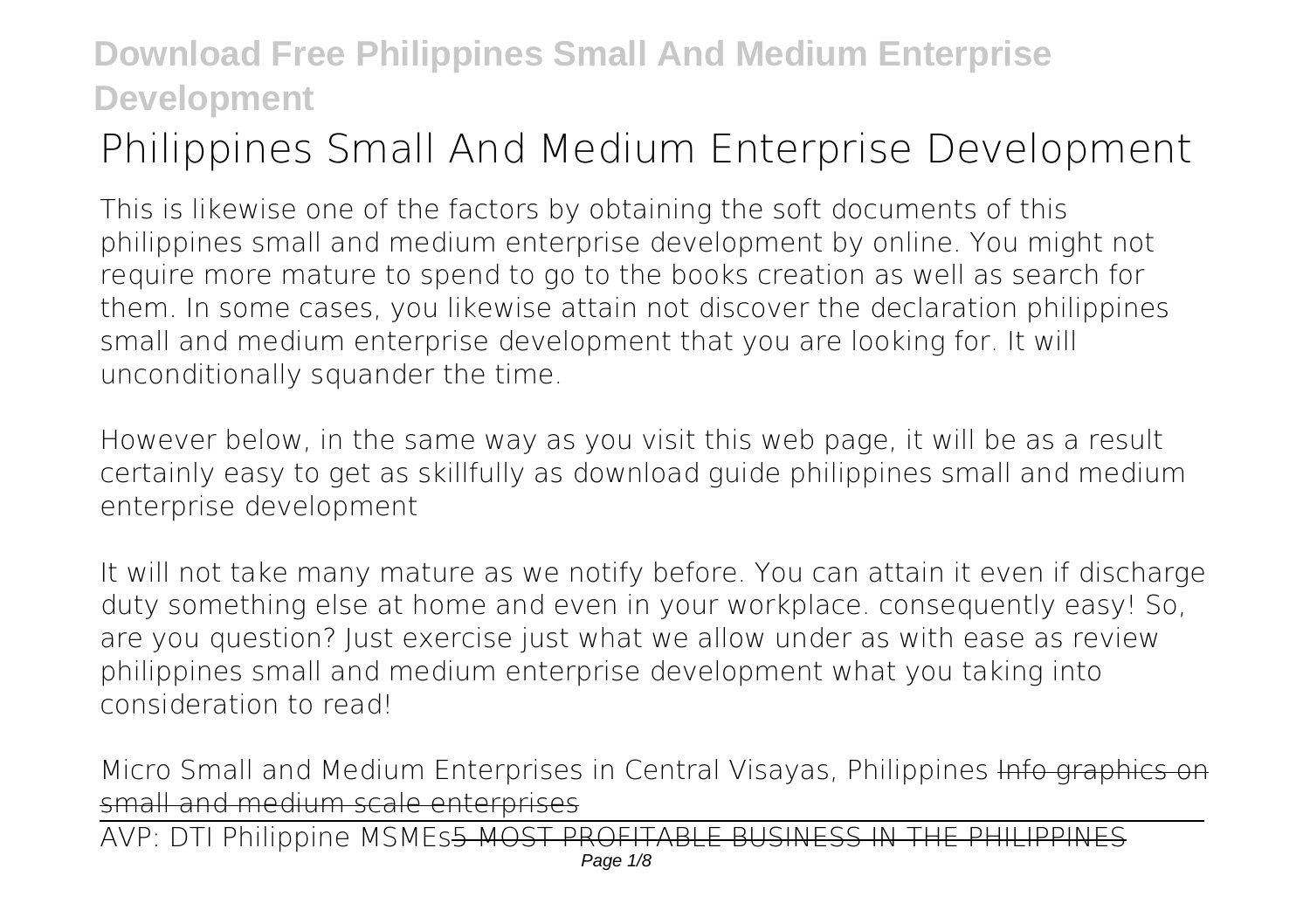2019⎮JOYCE YEO Mga oportunidad at hamon para sa mga MSME sa bansa **Small and Medium Business** Small, Medium-sized Enterprise

Supporting the growth of MSMEs in PH*Small and medium businesses breathe life into economy* **Business Ideas for Philippine Micro Small and Medium Enterprises** *Usapang Negosyo: Income Tax Exemption for Small Business (Philippines) Tax perks and incentives that Filipino small and medium enterprises (SMEs) will get from CITIRA* COVID-19 Impacts Small Businesses *Top 28 Small Business Ideas for Philippines In 2018 - Make 50,000₱ Per Month Top 20 Best Small Business Ideas for Beginners in 2020*

Small to medium enterprises Definition; Role; and Economic contribution*The single biggest reason why start-ups succeed | Bill Gross Small and medium enterprises* Three Reasons Why Small Businesses Fail I Negosyo Tips I Jon Orana*MY BLUEPRINT OF SUCCESS IN BUSINESS ⎮JOYCE YEO How Important Are Small Businesses? Small businesses affected by COVID-19 scare | Business Nightly DOST for Micro, Small and Medium Enterprises - with Romelen Tresvalles (July 7, 2018 2/3)* SCORE: Small \u0026 Medium Enterprises are key to development JENESYS 2016 Economics Batch 6: Small and Medium Enterprises (Philippines) PEP 8: Small and Medium Enterprises [Eng] 7th Philippine SME Business Expo \u0026 Conference | October 17-18, 2018 | www.philsme.com *A Film on Small and Medium Enterprises - 2011* **PH gov't readies tax relief for COVID-19-affected small and medium-sized enterprises | ANC 6 Criteria of Small and Medium Enterprises (SMEs) in Malaysia** *Philippines Small And Medium Enterprise*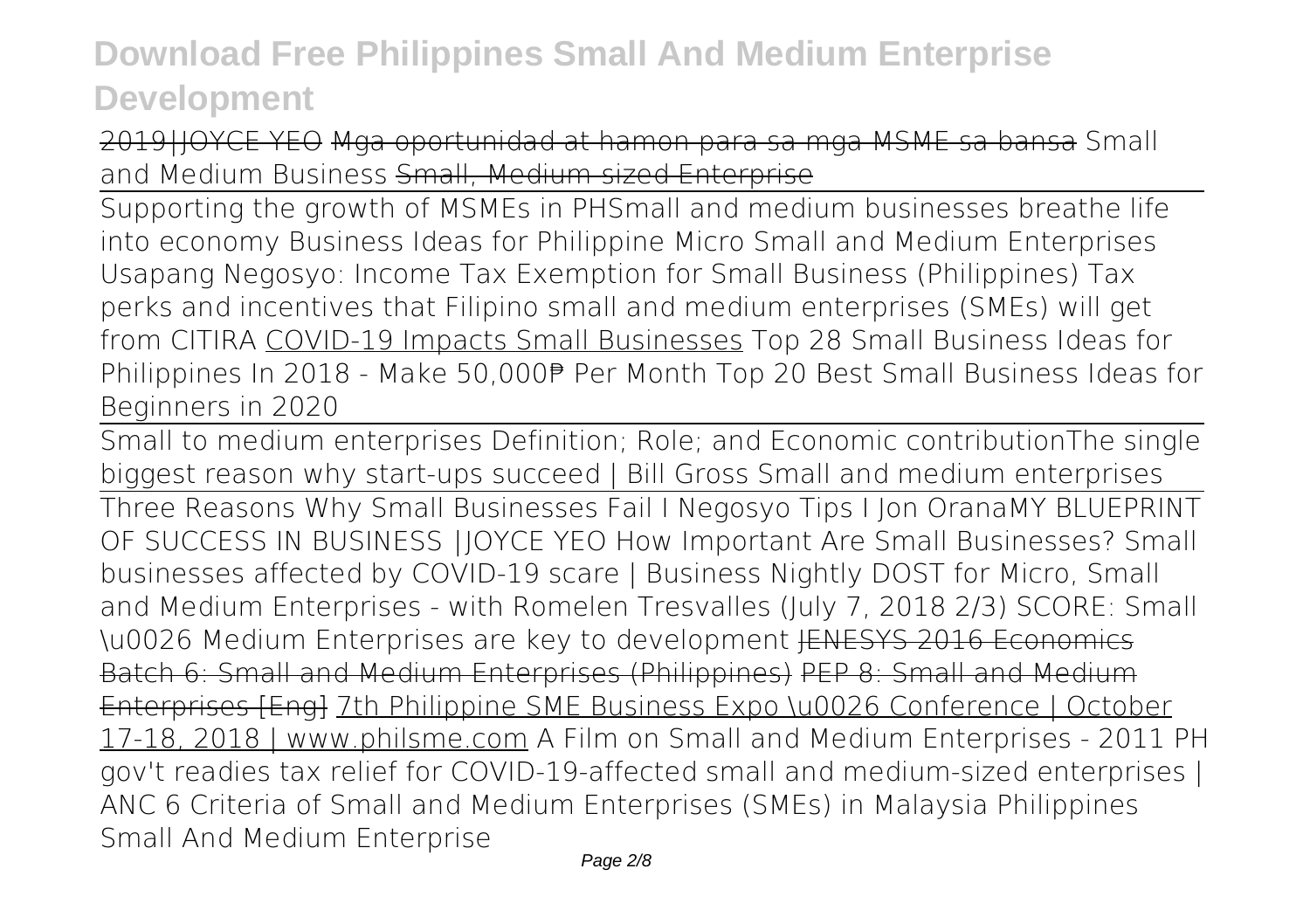In the Philippines, SMEs are defined as any enterprise with 10 to 199 employees and/or assets valued from P3 million to P100 million. SMEs and micro enterprises combined make up 99.6% of ...

*Infographic: Filipino SMEs at a glance*

1The study primarily focuses on the micro and small enterprises in the Philippines. The research findings may not be valid for medium enterprises. The study is not nationally representative. The Philippines report1 This document provides a detailed country-level view of the impact of COVID-19 on MSMEs, their coping strategies,

*Philippines: Impact of COVID-19 on Micro, Small, and ...*

Within the sector, small enterprises accounted for the largest share of 20.5%. Medium enterprises followed with a share of 10.3% while micro enterprises registered a share of 4.9%. Among small enterprises, wholesale and retail trade and repair contributed the most with a share of 4.07% followed by manufacturing with a share of 3.82% while financial intermediation was next with a share of 3.35%.

*MSME Statistics | Department of Trade and Industry Philippines* c/o Phil. Small & Medium Business Dev't. Found., No. 1 St. Escolastica St. cor. Roxas Blvd. Pasay City, NCR - Fourth District Tel : 832-0996 Fax : 834-2993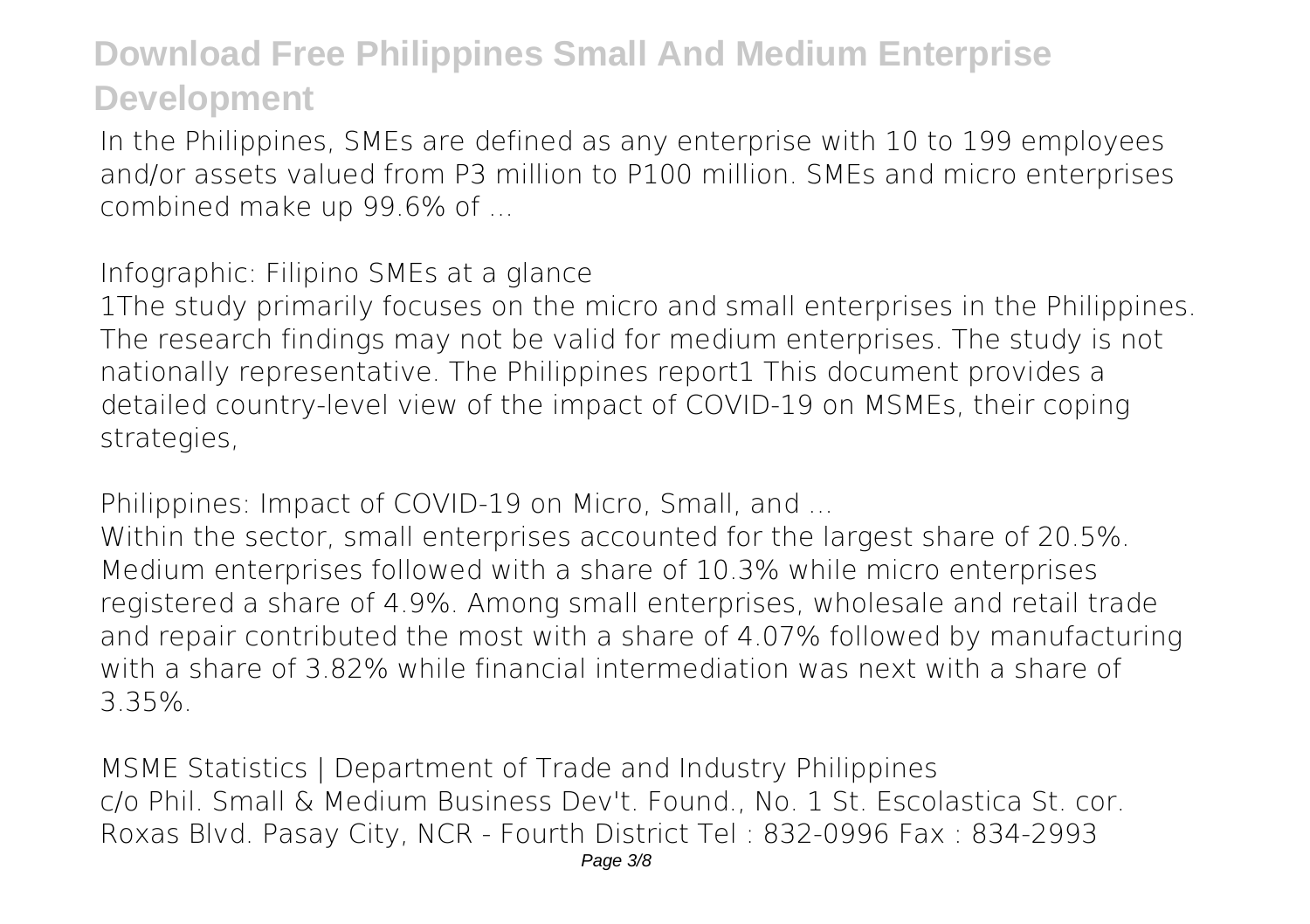*Small-and-medium-enterprises in the Philippines ...*

Small And Medium Enterprises In The Philippines AlfaFusion Web Technology Corp.

*Small-and-medium-enterprises in the Philippines ...*

Republic Act (RA9501): Magna Carta for Small Enterprises of 2008<sub>[]</sub> a law to promote, support, strengthen and encourage thegrowth and developments of MSMEs in partnerships with theprivate sector. Thanks be it private or government are mandated to increasetheir loan portfolios from 6 to 8 percent for micro and small andmaintain the 2 percent allocation for medium-sized companies.The penalty for non-compliance is not below P500,000. The avail of this financial assistance, these enterprises ...

*Philippines Micro Small Medium Enterprises (MSMEs)*

The Philippines has two operational definitions of small and medium enterprises. Based on employment which is the most commonly used definition in the country, the different size categories are classified as follows:2 Micro enterprises: 1-9 employees Small enterprises: 10-99 employees Medium: 100-199 employees Large: 200 or more employees

*Small and Medium Enterprises' (SMEs) Access to Finance ...* The Micro, Small and Medium Enterprise Development (MSMED) Council is an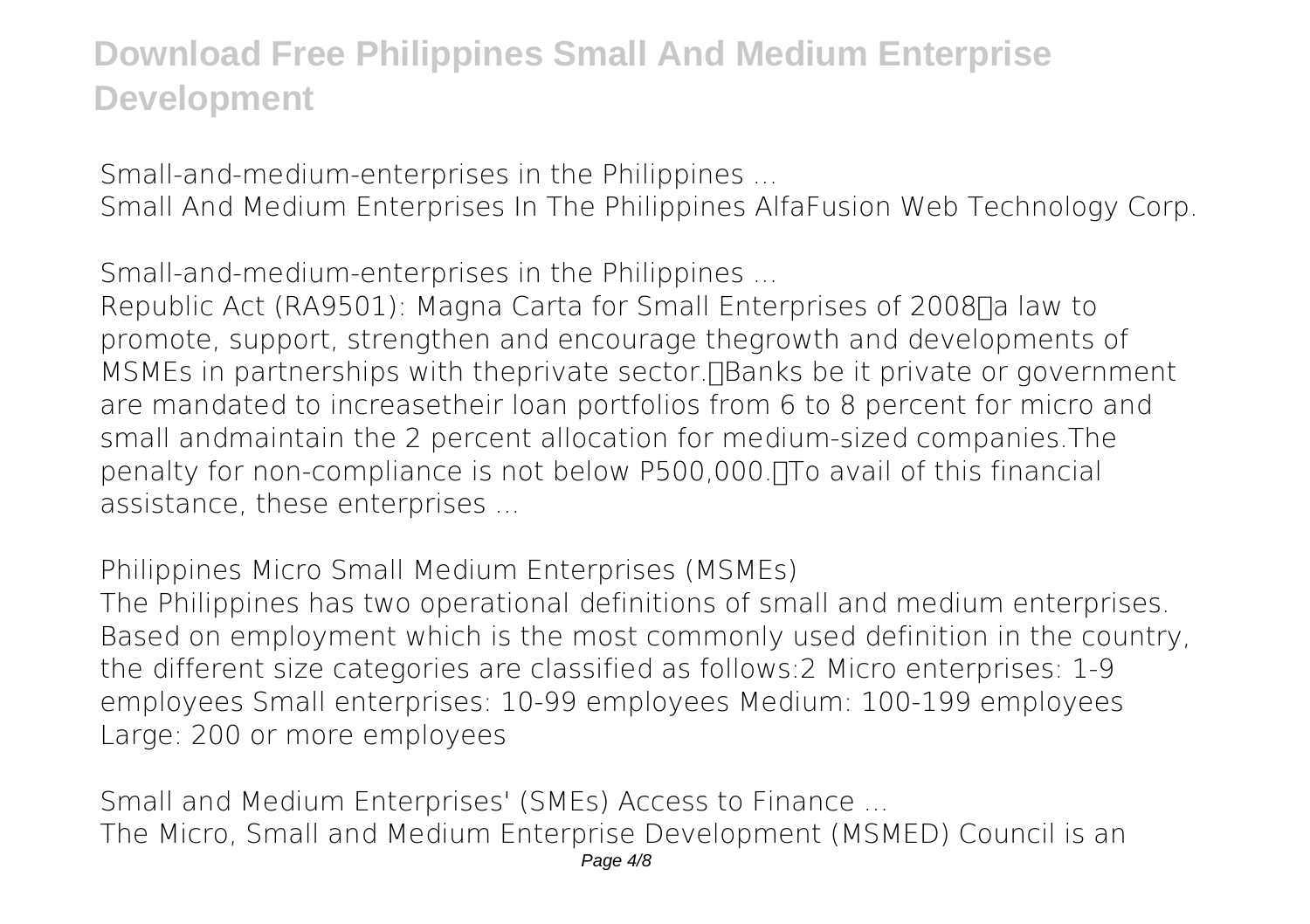interagency body established on January 24, 1991 by virtue of Republic Act No. 6977 (as amended by RA 8289 on May 6, 1997, and by RA 9501 on May 23, 2008, and further amended by RA 10644 on July 14, 2014), otherwise known as the "Magna Carta for Micro, Small and Medium Enterprises".

*What is the Micro, Small, and Medium Enterprises ...*

Micro, small and medium enterprises (MSMEs) have a very important role in developing the Philippine economy. They help reduce poverty by creating jobs for the country's growing labor force. They stimulate economic development in rural and far-flung areas. They serve as valuable partners to large enterprises as suppliers and

*The MSME Sector At A Glance - Senate of the Philippines* The European Union (EU) offers clearer definitions, characterizing a small-sized enterprise as a company with fewer than 50 employees and a medium-sized enterprise as one with less than 250 employees.

*Small and Mid-size Enterprise (SME) Definition*

The Asia Small and Medium-Sized Enterprise Monitor (ASM) 2020 focuses on Southeast Asia and this first volume provides data and analysis on the financial and non-financial conditions of MSMEs at country and regional level. In future years, the ASM will expand its country coverage to other regions.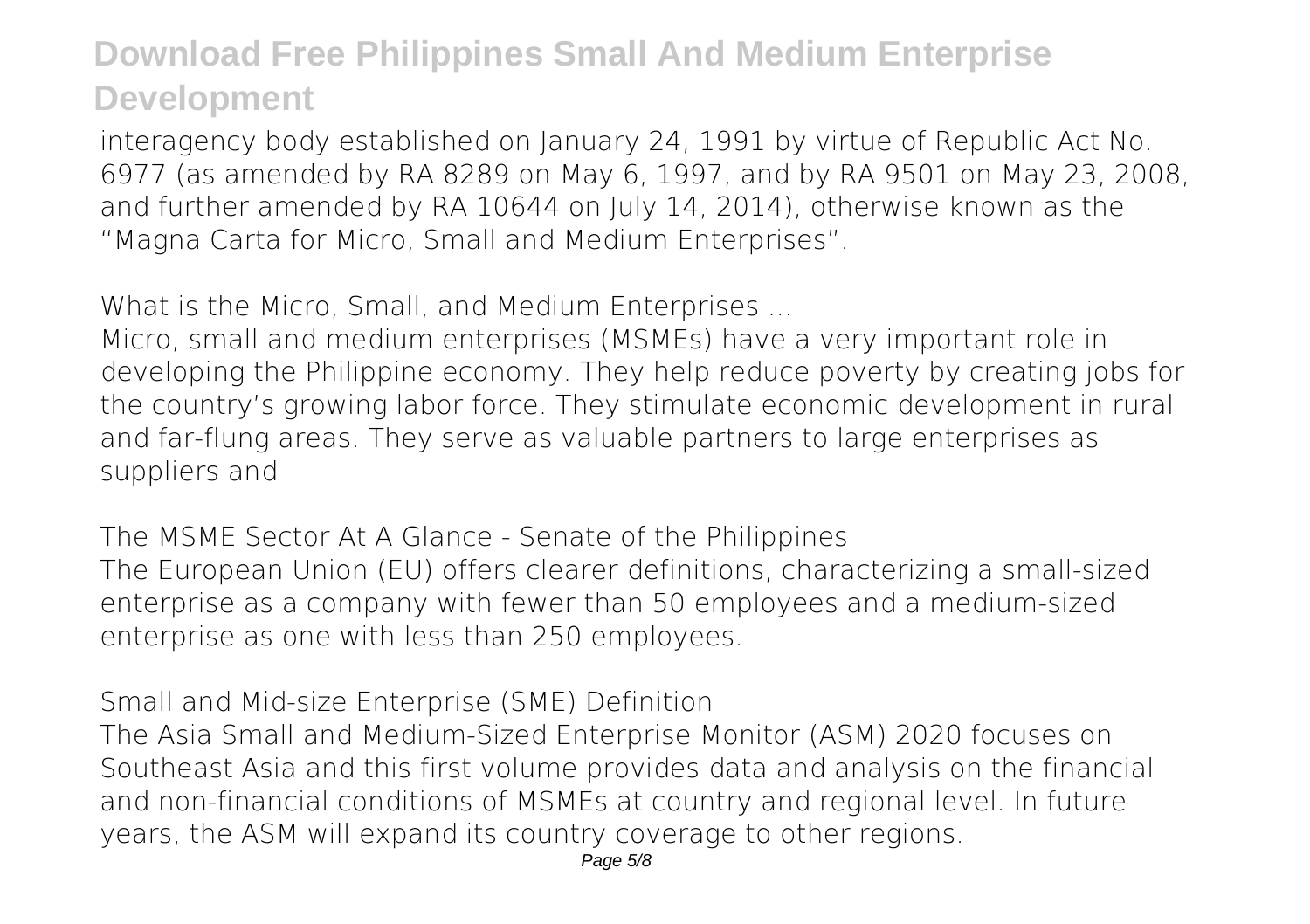*Asia Small and Medium-Sized Enterprise Monitor 2020 ...*

By Jochebed B. Gonzales, Senior Researcher Micro-, small- and medium-sized enterprises (MSMEs) are businesses employing less than 200 workers or those with an asset size of no more than P100 million. Large enterprises, on the other hand, are defined as businesses having more than 200 employees or with an asset size of more than P100 million.

*Small businesses in the Philippines continue to grow ...*

The Small and Medium Enterprise Development Support Project was consistent with ADB's country strategy and program update, 2004–2006 for the Philippines,4which was aligned with the Medium-Term Philippine Development Plan (MTPDP), 2001–2004 focusing on poverty reduction and recognizing SME development through public and private partnership as a potent tool for promoting sustainable growth and generating employment.

*Philippines: Small and Medium Enterprise Development ...*

Micro, Small and Medium Enterprises DBP fosters progress by championing Filipino entrepreneurs through its Sustainable Enterprises for Economic Development (SEED) Program. DBP also helps communities flourish through employment generation and support for local products. Sustainable Enterprises for Economic Development (SEED)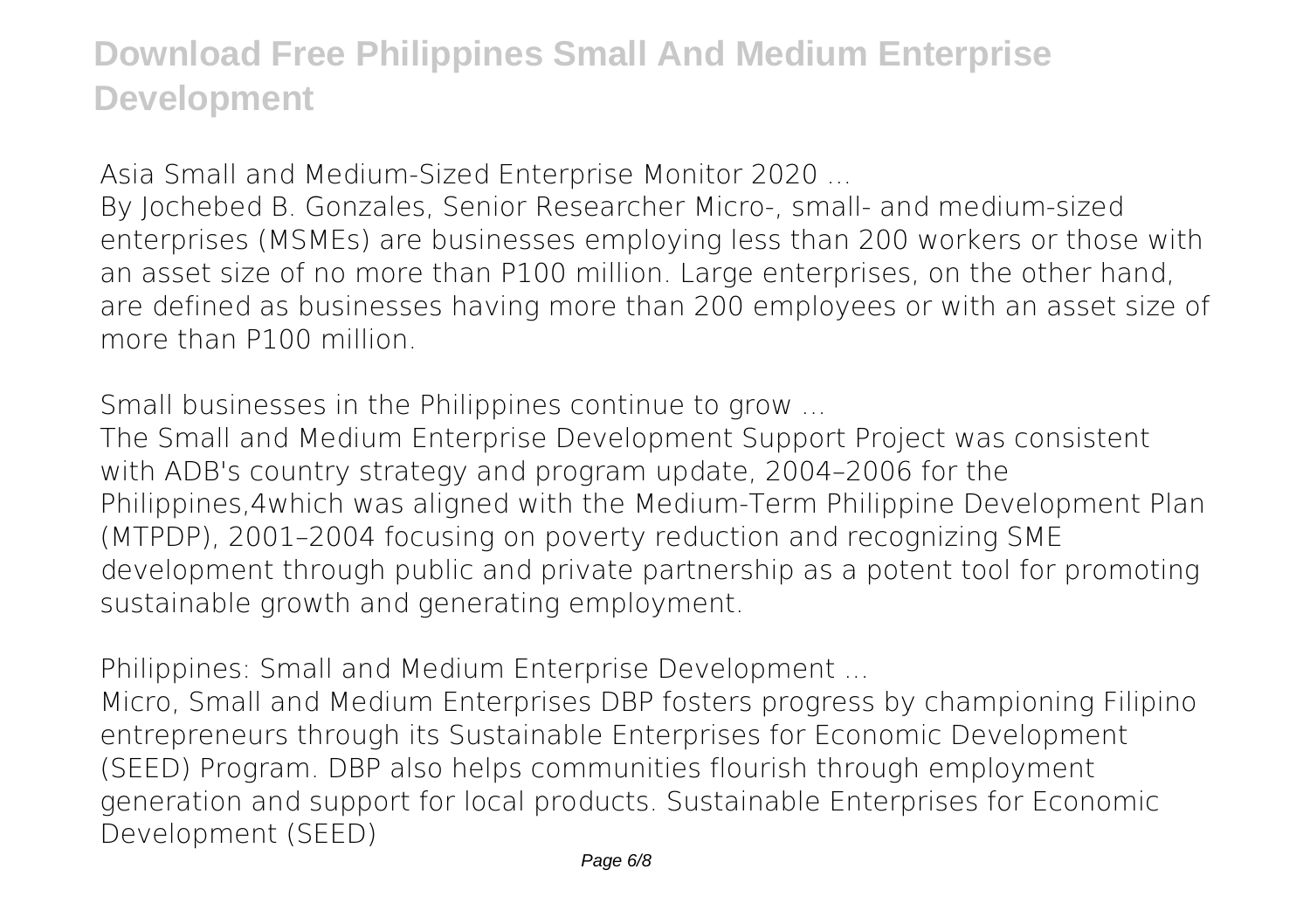*Micro, Small and Medium Enterprises - Development Bank of ...* Creation of a Small and Medium Enterprise Development Council. - To effectively spur the growth and development of small and medium enterprises throughout the country, and to carry out the policy declared in this Act, a Small and Medium Enterprise Development (SMED) Council is hereby created. The Council shall be attached to the Department of Trade and Industry and shall be constituted within sixty (60) days after the approval of this Act.

*PHILIPPINE LAWS, STATUTES AND CODES - CHAN ROBLES VIRTUAL ...* Small and medium-sized enterprises (SMEs) make up 99.6 percent of all registered businesses in the Philippines and employ over 70 percent of the working population.

*Realizing the full growth potential of SMEs in PH ...*

Micro, Small and Medium Enterprise Development Division (TMSMEDD) Region 11; and the Bundesministerium für wirtschaftliche Zusammenarbeit und Entwick-lung (BMZ) Philippines / the Federal Ministry for Economic Cooperation and Development Philippines through its Private Sector Promotion Program (SMEDSEP), headed by Dr. Volker Steigerwald.

*Micro and Small Enterprise Upgrading in the Philippines* Page 7/8